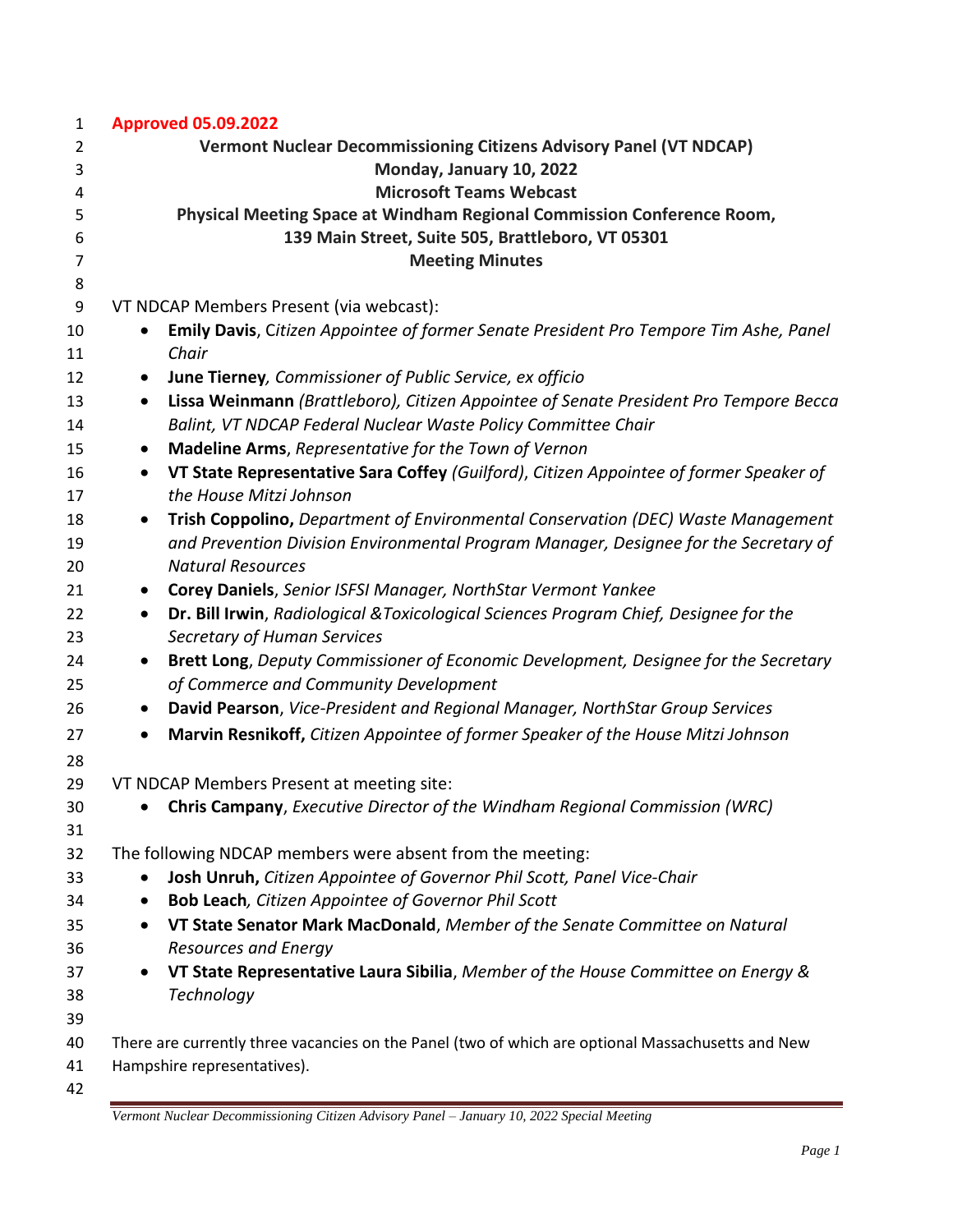| 1              | With 1 Panelist at the meeting site and 11 Panelists connected via the Teams webcast, a quorum was                                                                                                         |
|----------------|------------------------------------------------------------------------------------------------------------------------------------------------------------------------------------------------------------|
| $\overline{2}$ | present (9 Panelists required). Approximately 8 members of the public (and 4 staff members associated                                                                                                      |
| 3<br>4         | with the Panel) connected to the webcast. No members of the public were present at the meeting site.                                                                                                       |
| 5              | The meeting was called to order at 6:00 PM; a recording of the meeting webcast is available online at                                                                                                      |
| 6              | http://publicservice.vermont.gov/electric/ndcap and at                                                                                                                                                     |
| $\overline{7}$ | https://www.brattleborotv.org/vt-nuclear-decommissioning-citizens-advisory-panel/vt-ndcap-11022-                                                                                                           |
| 8              | mtg.                                                                                                                                                                                                       |
| 9              |                                                                                                                                                                                                            |
| 10             | <b>Welcome, Opening Remarks &amp; Overview of Meeting Agenda:</b>                                                                                                                                          |
| 11             | Panel Chair Emily Davis welcomed everyone for the meeting. She noted that this was a Special Meeting                                                                                                       |
| 12             | for the purpose of approving the Panel's Annual Report to the Legislature, along with the Panel's budget                                                                                                   |
| 13             | for 2022. Nonetheless, she asked whether the Panel had any requested changes for the meeting                                                                                                               |
| 14             | agenda.                                                                                                                                                                                                    |
| 15             |                                                                                                                                                                                                            |
| 16             | Amendments to the Meeting Agenda: None were suggested or made. A copy of the meeting                                                                                                                       |
| 17             | agenda is available at https://publicservice.vermont.gov/content/meeting-agenda-1-10-2022.                                                                                                                 |
| 18             |                                                                                                                                                                                                            |
| 19             | Panel Roll Call / Confirmation of Quorum: A roll call was taken to confirm that a quorum of Panel                                                                                                          |
| 20             | members was present and that all could be heard via the webcast. During this roll call, Sara Coffey                                                                                                        |
| 21             | noted that she would need to join another meeting at 6:30 PM.                                                                                                                                              |
| 22             |                                                                                                                                                                                                            |
| 23             | Review and Approval of Panel 2021 Annual Report to the Vermont Legislature:                                                                                                                                |
| 24             | The meeting minutes discussion begins at 0:05:00 on the meeting video.                                                                                                                                     |
| 25             |                                                                                                                                                                                                            |
| 26             | Panelists considered the current draft of the Annual Report Draft, which is available at:                                                                                                                  |
| 27             | https://publicservice.vermont.gov/electric/ndcap in the "Meeting of January 10, 2022" section.                                                                                                             |
| 28             |                                                                                                                                                                                                            |
| 29             | A motion was made by Chris Campany and seconded by June Tierney to approve this version of the                                                                                                             |
| 30             | Annual Report. Panel discussion on the Annual Report ensued. Chris Campany asked State Nuclear                                                                                                             |
| 31             | Engineer Tony Leshinskie whether this latest draft (circulated to Panelists earlier in the afternoon) was                                                                                                  |
| 32             | the final form of the Annual Report. In response, Tony Leshinskie indicated that this version                                                                                                              |
| 33             | incorporated the several comments received from Panelists through Friday (January 7), along with End                                                                                                       |
| 34             | of Year 2021 values received from NorthStar. (The first draft of the Annual Report was circulated for                                                                                                      |
| 35             | Panelist review on December 17.) However, Lissa Weinmann had forwarded several comments last                                                                                                               |
| 36             | evening (January 9) that the Panel should consider. These new comments are available at:                                                                                                                   |
| 37             | https://publicservice.vermont.gov/electric/ndcap in the "Meeting of January 10, 2022" section.                                                                                                             |
| 38             |                                                                                                                                                                                                            |
| 39             | Several Panel members express concern that Lissa's several comments, if incorporated as is, would                                                                                                          |
| 40             | introduce significant additional detail into the Annual Report that they had not had opportunity to                                                                                                        |
| 41             | review. June Tierney noted that Tony had requested that Panel members send comments to him no                                                                                                              |
| 42<br>43       | later than January 5. Consensus was reached that for many of Lissa's comments the additional details<br>could be provided to the Legislature upon request. Shorter versions of several of Lissa's comments |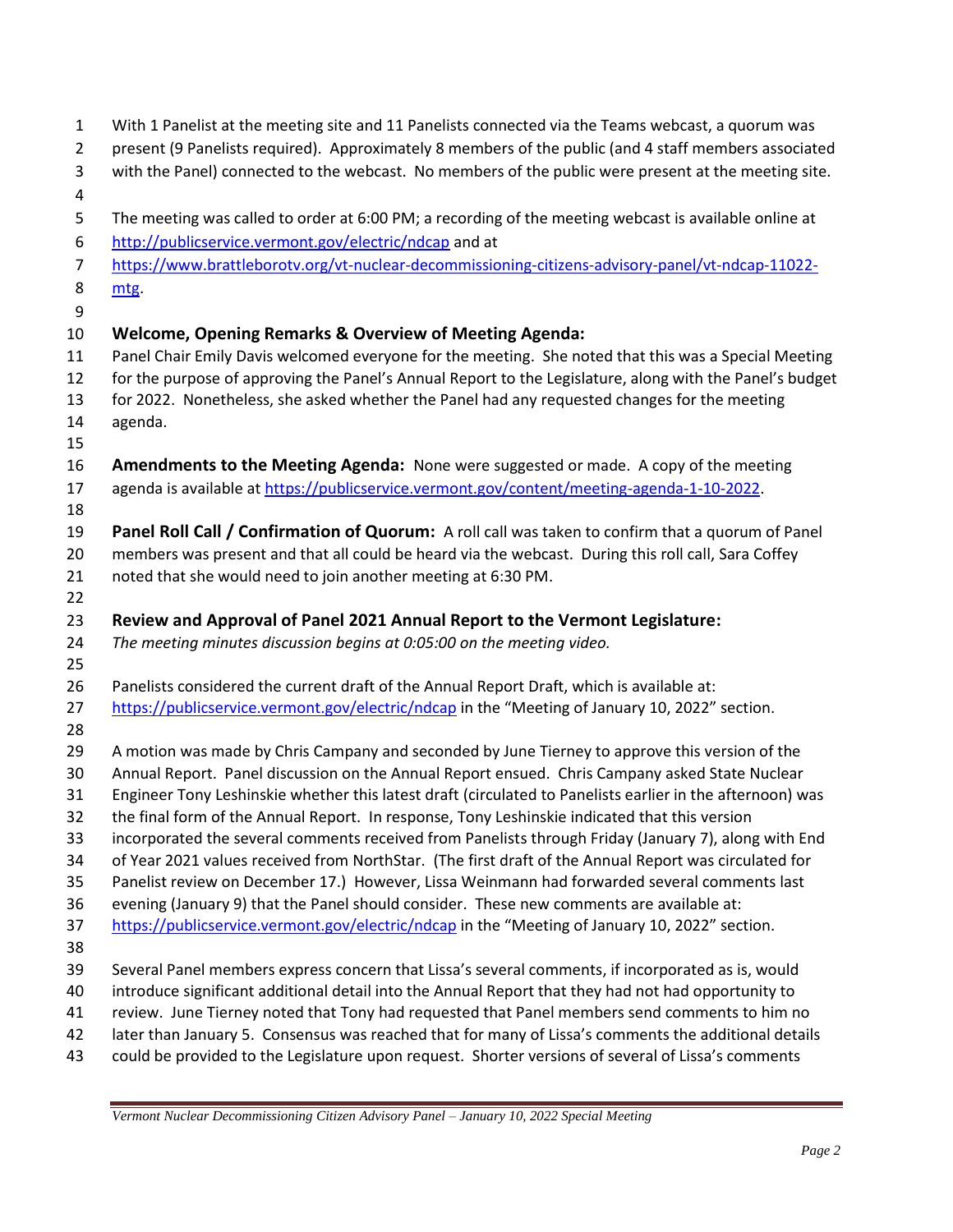could be incorporated this evening. After additional discussion, the Panel agreed to incorporate the following changes:

- 
- On Page 22 (beginning on Line 869), replace "the restart for developing a Consent-Based Siting process for identifying potential locations for a national spent nuclear fuel repository." with "the temporary, consolidated storage of spent nuclear fuel using a Consent-Based approach." (This wording change reflects Department of Energy's own language in the subject Request for Information.) A similar wording change earlier in the Annual Report draft (later identified as on Page 13 at Line 479) was also made.
- On Page 19 (at Line 759), clarification on who provided the data noted in this line. Accordingly, "Based on data provided in response" was changed to "Based on data provided by NorthStar in response".
- On Page 21 (at Line 807), concern was raised that "under existing authority" was not appropriate. Department of Energy action was being taken because there had been a Congressional budget allocation for interim (spent fuel) storage and Nuclear Waste Fund oversight activities. Lissa Weinmann's requested change provided significant details on the Congressional allocation, but noted that the it could be rescinded as a result of court challenges or legal conflicts identified during a subsequent Congressional legal review. After additional Panel discussion, it was agreed that a parenthetical statement would be added, such that "under existing authority" would now read "under existing authority (that is currently being challenged in Federal Court),".
- 

- 
- Madeline Arms, Yes
- Chris Campany, Yes
- Sara Coffey, Yes
- Corey Daniels, Yes
- Trish Coppolino, Yes
- Emily Davis, Yes
- Bill Irwin, Yes
- Brett Long, Yes
- David Pearson, Yes
- Marvin Resnikoff, Abstain
- June Tierney, Yes
- Lissa Weinmann, Abstain
- 
- The budget passed by an 10-0 vote with 2 abstentions.
- 

## **Public Questions and Comments on 2021 Annual Report Draft**

- *Public comments begin at 0:28:15 on the meeting video.*
- 

 The roll call vote (at 0:26:05 on the meeting video) to approve the 2021 Panel Annual Report, with these changes incorporated, was as follows: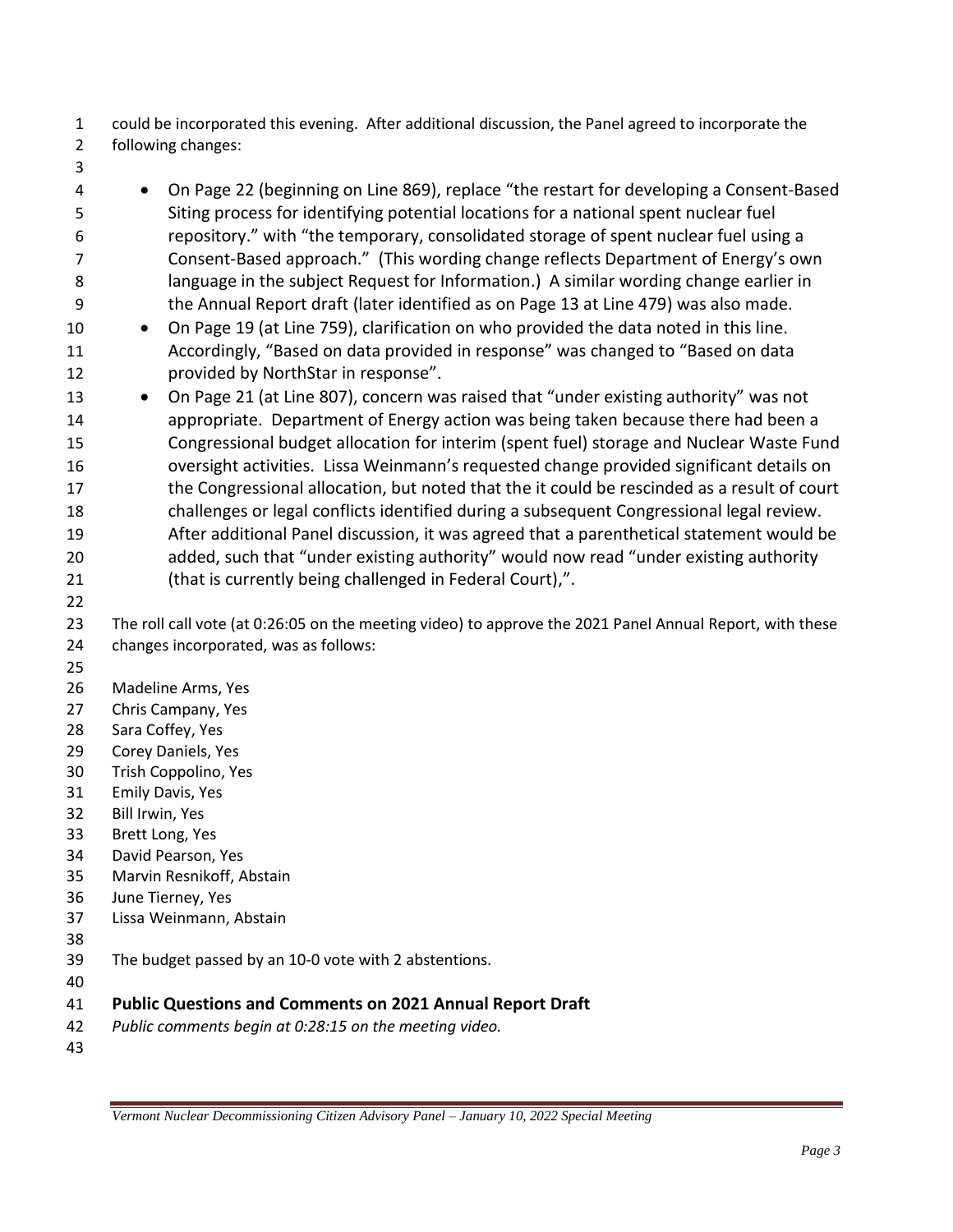- 1 Anne Darling (Easthampton, MA): noted that she had comments on the Annual Report but felt that they
- were no longer relevant since the Panel had just voted to approve the report without hearing public comments.
- 
- After some discussion, Panel Chair Emily Davis and Commissioner June Tierney apologized for failing to
- recognize that the agenda had called for public comments prior to voting on the Annual Report. The
- Panel agreed that it could reconsider approval of the Annual Report based on Ms. Darling's and any
- subsequent public comments.
- 
- Ms. Darling noted that her comments would likely not impact approval of the report. She commented that the report is sometimes hard to follow since it contains many acronyms, particularly in the "Major Milestones" section. In response, Tony Leshinskie noted that he defines acronyms the first time they are used in the report's sections. For example, at the beginning of the Major Milestones section
- (Section IV), "RB" is defined as Reactor Building; TB is defined as Turbine Building. Ms. Darling thanked
- the Panel for the clarification.
- 

# **Approval of Panel Budget**

- *This discussion begins at 0:33:57 on the meeting video.*
- 
- Panelists reviewed the latest draft of the Panel budget, which is available at:
- <https://publicservice.vermont.gov/electric/ndcap> in the "Meeting of January 10, 2022" section.
- 
- A motion was made by Chris Campany and seconded by June Tierney to approve this latest version of
- the budget. A brief Panel discussion of the budget ensued. Lissa Weinmann asked whether the \$10,000
- allocated for updating the Panel website was based on work already contracted by the Public Service
- Department. Commissioner June Tierney replied that no Request for Proposal for updating the website
- had been issued. The number is a rough estimate. The Commissioner also noted that additional funding
- to update the Panel website may be available. The Agency of Commerce and Community Development
- is one potential funding source.
- 
- There were no public comments received on the Panel budget.
- 
- The roll call vote (at 0:39:05) on the meeting video) to approve the budget was as follows:
- 

Madeline Arms, Yes

- Chris Campany, Yes
- Sara Coffey, not present for this vote
- Corey Daniels, Abstain
- Emily Davis, Yes
- Bill Irwin, Yes
- Brett Long, Yes
- David Pearson, Abstain
- Marvin Resnikoff, Yes
- June Tierney, Yes
-